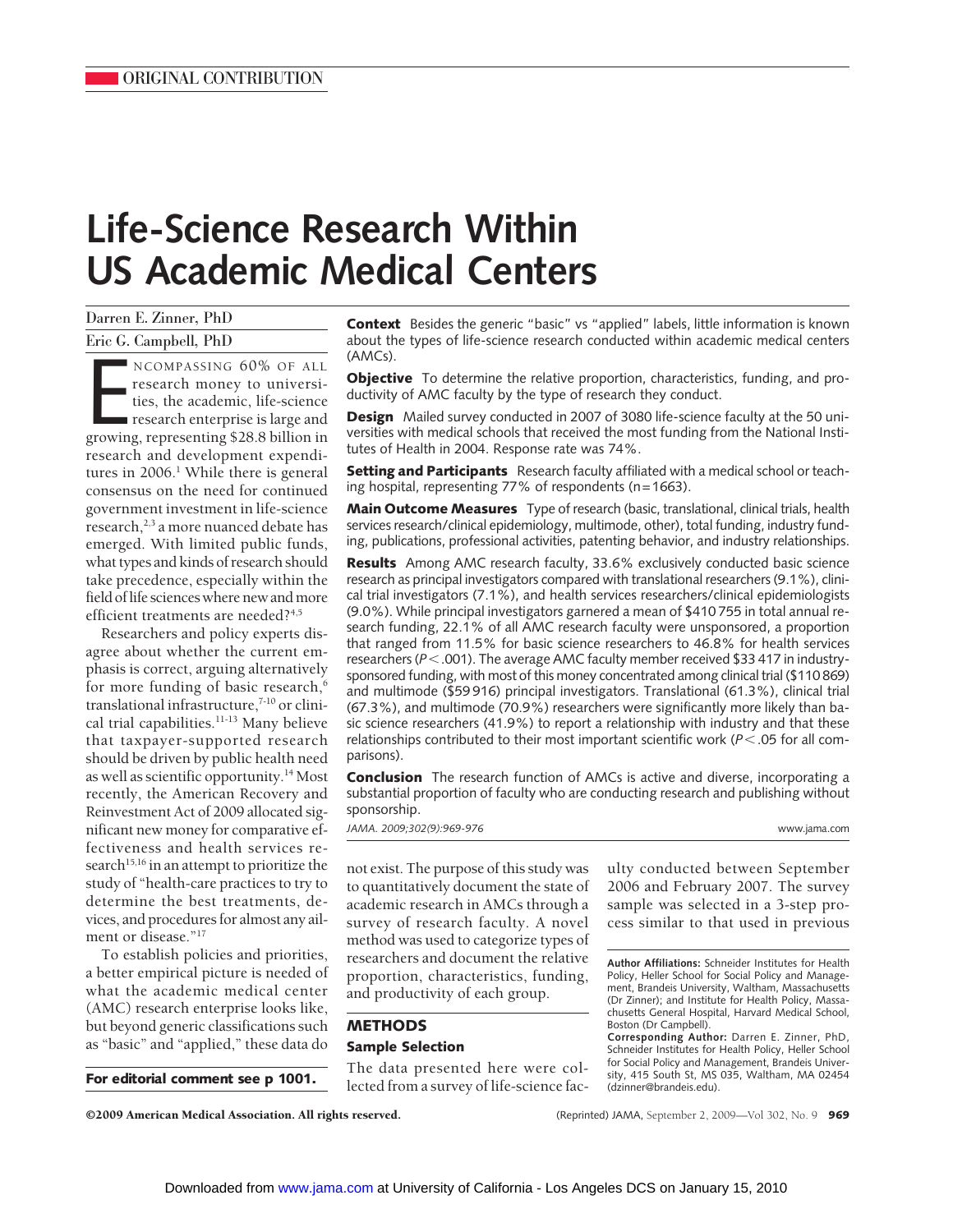**Figure.** Study Sample Flow Chart 1663 Respondents included in analysis 2168 Respondents 2941 Faculty members eligible 3080 Faculty members with at least 1 research article listed in MEDLINE 2003-2005 750 From life-science departments 750 From genetics departments 790 From departments of medicine 790 From other clinical departments 505 Excluded 365 Not affiliated with academic medical center or medical school 121 Not conducting research 19 Both 773 Excluded (did not respond) 139 Excluded (retired, no longer faculty at institution, or deceased)

studies.<sup>18,19</sup> First, the 50 US universities and medical centers that received the most extramural research support from the National Institutes of Health (NIH) in 2004 were identified. Second, within these institutions, all lifescience departments and programs were identified in 4 survey strata: departments of medicine, other clinical departments, nonclinical life-science departments, and genetics departments or programs. Other clinical departments included those receiving the most NIH funding in 2003: anesthesiology, neurology, neurosurgery, obstetrics/ gynecology, otolaryngology, pathology, pediatrics, psychiatry, radiation/ oncology, and surgery. The nonclinical category consisted of medical school departments and graduate academic programs in anatomy/cell biology, biochemistry, microbiology, pharmacology, and physiology/biophysics. These represented nonclinical departments that received the most NIH funding in 2003. Using *Peterson's Guide to Graduate Programs*, all US medical school departments and graduate programs that offer doctoral-level training in genetics were identified. If 2 programs existed within the same institution, both were selected for the sample.

Third, faculty names and addresses were drawn from departmental Web sites and from the Association of American Medical Colleges (AAMC) faculty roster. From the faculty list, a random sample of 790 faculty was selected from each of the 2 clinical strata (departments of medicine and other clinical departments) and 750 faculty from each of the 2 nonclinical strata (life-science departments and genetics departments/ programs), yielding a total of 3080 faculty. To avoid the inclusion of fellows and hospital staff members not truly functioning as researchers, clinical faculty members were eligible for the sample if they had published at least 1 research article listed in the National Library of Medicine MEDLINE database for the period from 2003 through 2005.

## **Survey Design and Administration**

The survey instrument was a modified version of an instrument administered to life-science faculty in 1985 and separately in 1995.<sup>18,19</sup> While many items were identical to past surveys, new questions were developed using 2 focus groups of scientists at medical schools and 10 confidential personal interviews with scientists across the United States. In addition, the new survey items were pretested using 11 cognitive interviews conducted by experienced survey researchers.

The survey was conducted by mail between September 2006 and February 2007 by the Center for Survey Research at the University of Massachusetts. Sampled faculty members were sent a survey instrument, a cover letter, a fact sheet answering frequently asked questions about the study, a postage-paid return envelope, and an incentive of \$20 cash. As in the past, the survey instrument contained no identifying information. Participants were instructed to return the completed survey in a pre-addressed envelope and return a postcard separately that included the respondent's identification number. This step provided anonymity for the respondent's survey results and prevented additional mailings to

participants who had completed the survey. Telephone reminder calls were made to all individuals who did not send in a postcard indicating participation. This study was approved by institutional review boards at both the Massachusetts General Hospital and University of Massachusetts Boston.

Of the 3080 faculty researchers in the original sample, 139 were ineligible because they were retired, no longer faculty at the institution, or deceased (**FIGURE**). Of the eligible 2941 faculty members, 2168 completed the survey, for an overall response rate of 74%.20 Faculty members who did not respond to our survey did not differ significantly by academic rank, employment within a medical school, or level of institutional NIH funding.

Despite the extensive sample development processes, 505 respondents were excluded because they were not conducting research (n=121), were not affiliated with an AMC or medical school ( $n=365$ ), or both ( $n=19$ ). This process resulted in a final analytic group of 1663 faculty (Figure).

## **Key Variables**

To gauge the magnitude of funded research, faculty respondents reported their total research funding based on the question, "What is the total budget this fiscal year for grants and contracts from any source on which you are the Principal Investigator? (Please include only research projects funded through your university, and exclude overhead/ indirect costs.)" Faculty who reported zero dollars were assumed to be unsponsored. Respondents were queried on the amount of industry funding in the same manner.

Because some types of research labels are confusing or not widely understood,<sup>21</sup> respondents were asked to self-describe the stage of their research by responding to the following question: "Which of the following types of research are you currently conducting? (Check all that apply.)" Survey categories included basic science research, early clinical/phase I clinical trials, phase II clinical trials, phase III

970 JAMA, September 2, 2009—Vol 302, No. 9 (Reprinted) **C2009 American Medical Association. All rights reserved.**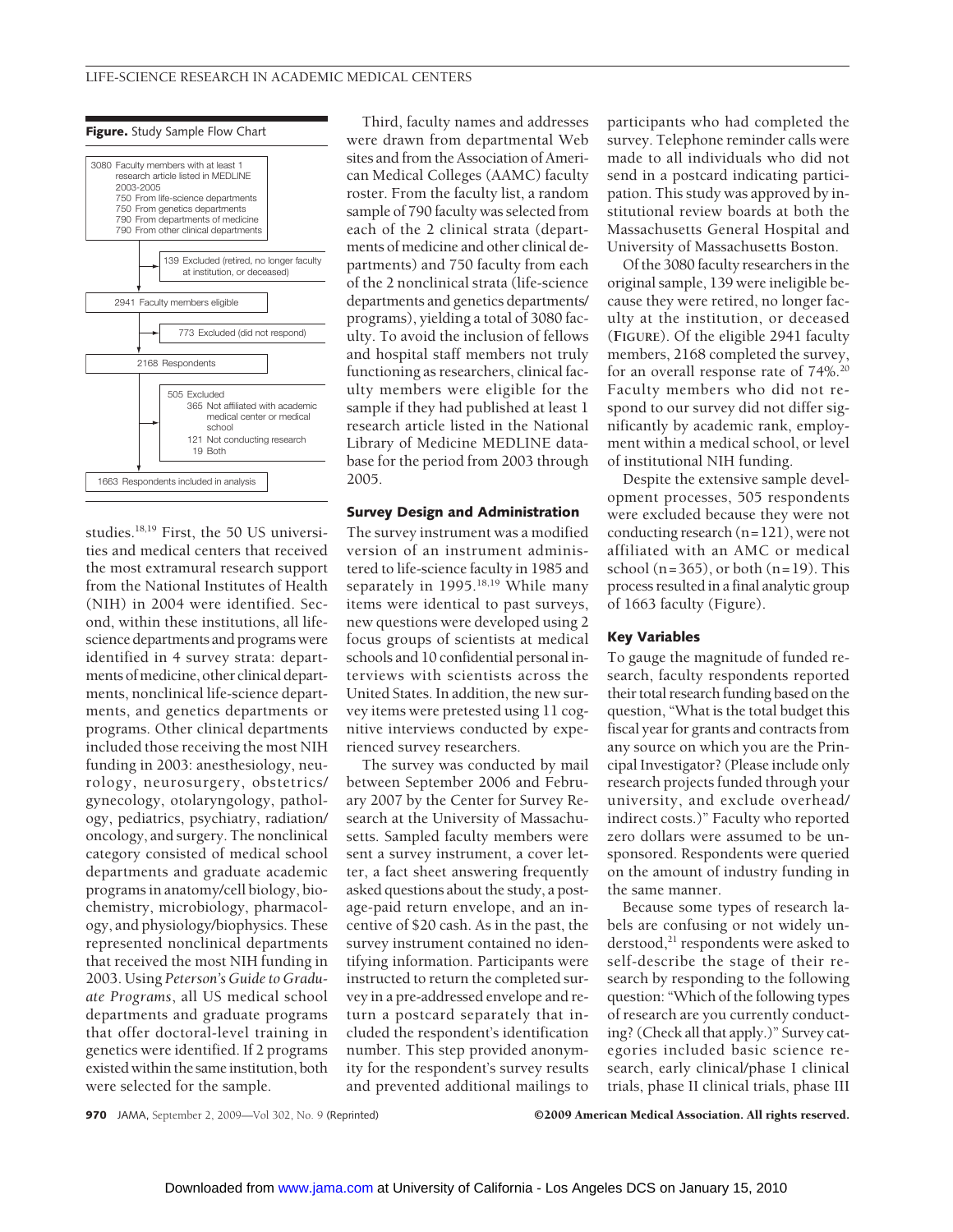clinical trials, health services research/ clinical epidemiology, other clinical research, and not currently involved in research.

Based on these responses, researchers were grouped into 6 mutually exclusive categories of researcher type. *Basic science researchers* were defined as respondents who reported conducting only basic science research. *Translational researchers*, defined as "the transfer of new understandings of disease mechanisms gained in the laboratory into the development of new methods for diagnosis, therapy, and prevention and their first testing in humans,"<sup>11</sup> represented what Sung et al<sup>11</sup> defined as the first translational block. Respondents were considered translational researchers if they conducted phase I research only, phase I/phase II research only, basic/phase I research, or basic/phase I/phase II research.*Clinical trial researchers* were defined as respondents who conducted phase II research only, phase III research only, or both. *Health services/clinical epidemiology researchers* and *other clinical researchers* were respectively defined as respondents who indicated they only conducted this 1 type of research. Finally, *multimode researcher*s were defined as any combination of these types (for instance, a respondent who indicated he or she conducted both basic science research and phase III clinical trials). While factor analyses yielded similar groupings, categories were defined in this way for ease of interpretation, representing many of the prototypical stages of product development.

#### **Statistical Analysis**

The data were analyzed using standard statistical techniques using Stata/SE 10.1 for Windows (Stata Corp, College Station, Texas). All data were weighted to adjust for differential nonresponse and probability of selection within sampling strata. All tests were 2-sided and tested at the *P*=.05 level. For univariate statistics, means and standard deviations were calculated. Bivariate analyses of differences in propor-

tions and means were tested using  $\chi^2$ tests. Comparisons across researcher type were made against the reference case of basic science researchers. To determine the characteristics of sponsored vs unsponsored researchers, a logistic regression was conducted using sex, race/ethnicity (self-identified), academic rank, and academic degree as independent variables.

## **RESULTS Prevalence of Research Activities**

Among research faculty within AMCs, more than half (54.7%) conducted basic science research as principal investigators as part of their research program. Just less than a quarter (22.8%) of all AMC research faculty were currently involved in a phase III trial, while approximately 15.8% were associated with a phase II trial and 14.9% an early clinical/phase I trial. In addition, 24.7% conducted health services research or clinical epidemiology. Finally, 27.5% of faculty indicated that they were involved with additional "other clinical research" activities, including nutrition research, informatics studies, medical education, and quality improvement research.

## **Descriptive Statistics of Researchers**

Based on the combination of research activities selected, research faculty were categorized into 6 mutually exclusive researcher types (**TABLE 1**). One-third (33.6%) of AMC faculty members exclusively conducted basic science research. In comparison, translational researchers, clinical trial investigators, and health services researchers/clinical epidemiologists each made up less than 10% of AMC staff (9.1%, 7.1%, and 9.0%, respectively). Those who solely conducted other clinical research represented 11.6% of research staff and were generally less focused on research, allocating 10.2 hours to research each week and publishing at rates roughly half those of their basic science peers (36.6 vs 66.6 career publications, 2.1 vs 3.7 publications per year,  $P < .001$  for both).

A large group of investigators (29.7%) could not be categorized into only 1 type of research. Of the 387 respondents classified as multimode, 57.9% performed basic science research, 60.7% had conducted a clinical trial, and 51.7% worked on health services or clinical epidemiological research. Compared with their basic research colleagues, these multimode research faculty achieved greater publication outputs, both over their careers (83.2 vs 66.6 publications, *P*=.009) and over the last 3 years (4.4 vs 3.7 publications per year, *P*=.005).

Faculty in earlier stages of research were significantly more likely to patent; among AMC faculty, nearly half of basic scientists (42.6%) and translational researchers (40.8%) had applied for a patent, approximately twice the proportion of their peers  $(P < .001)$ . Women were overrepresented in nonlaboratory settings, disproportionately choosing to conduct health services (39.5%) and other clinical research (52.8%) vs basic science  $(26.1\%)$  (*P*=.01 and *P*<.001, respectively).

## **Research Funding**

In 2007, each AMC faculty member had a mean of \$410 755 in research funding as a principal investigator from all sources (**TABLE 2**). Of AMC researchers, basic science and multimode researchers garnered the most principal investigator funding (\$472 541 and \$539 455, respectively) followed by their departmental peers who conducted clinical trials (\$409 072) and translational research (\$403 293), although none of these differences were statistically significant at conventional levels. Health services researchers and other research faculty had significantly less (\$303 002, *P*=.04 and \$73 375, *P*<.001 compared with basic science researchers), nearly half of whom were conducting research without any funding (health services/ clinical epidemiology researchers, 46.8%; other clinical, 56.6%; *P*.001 for both compared with basic science researchers).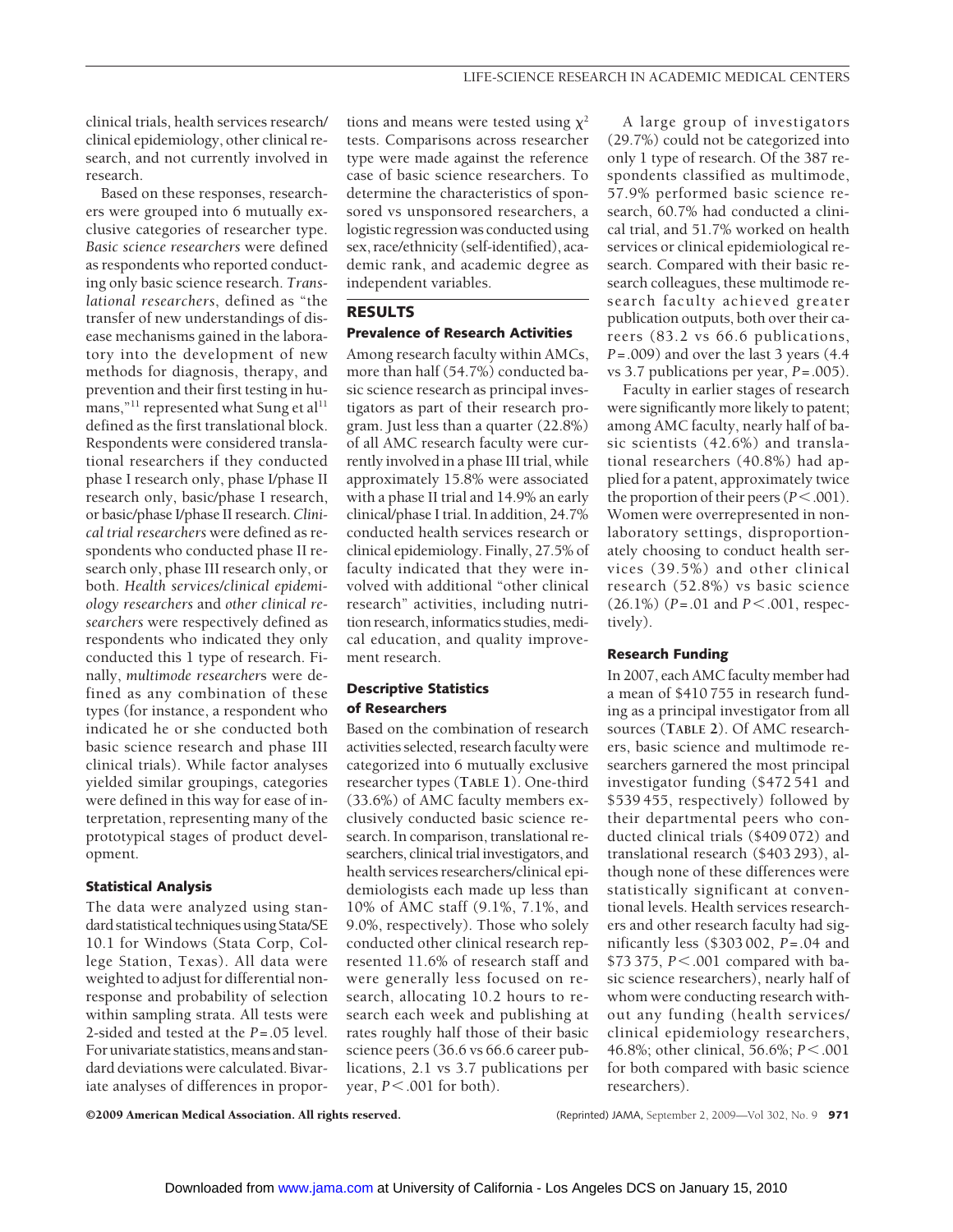However, these averages masked large differences in the distribution of funding: nearly a quarter (22.1%) of faculty conduct research without any grants as a principal investigator while the remainder garnered an average of \$548 711 across all sponsorship sources. Except for faculty conducting other clinical research, mean funding levels among researchers with any research funding as a principal investigator were more similar (basic science researchers, \$534 079; translational researchers, \$520 402; clinical trial researchers, \$511 053; health services/clinical epidemiology researchers, \$571 703; other clinical researchers, \$169 106; multimode researchers, \$645 396). The average AMC faculty member received \$33 417 in industrysponsored funding, with most of this money concentrated among clinical trial (\$110 869) and multimode (\$59 916) principal investigators.

In multivariate logistic regressions controlling for the type of researcher, faculty with and without research sponsorship were not significantly different by sex or race/ethnicity. Junior faculty were less likely to garner their own funding as a principal investigator; compared with full professors (15.9%), assistant professors (26.5%) and associate professors (24.8%) were twice as likely to be unsponsored (odds ratio [OR], 2.23; 95% confidence interval [CI], 1.44-3.47; *P* .001; and OR, 1.64; 95% CI, 1.07- 2.51; *P*=.02, respectively). However, the largest differentiator was found

among physician-scientists. Compared with researchers with MD degrees, those with PhDs and MD-PhDs were nearly 3 times as likely to be funded (MD=35.3% unsponsored vs PhD=13.4% and MD-PhD=12.7%; OR, 2.79; 95% CI, 1.80-4.32; *P* < .001; and OR, 2.99; 95% CI, 1.51-5.93, respectively; *P*=.002). Faculty without funding as a principal investigator were associated with significantly fewer hours devoted to research activities (11.9 vs 29.4 hours per week, *P* < .001) and significantly greater hours devoted to patient care (22.3 vs 9.8 hours per week,  $P \le 0.001$ .

#### **Industry Relationships**

More than half (51.9%) of all AMC research faculty maintain some relation-

| Table 1. Descriptive Statistics by Faculty Department and Type of Researcher              |                        |                  |                      |                                      |                       |                                        |       |                      |                       |                      |           |                      |
|-------------------------------------------------------------------------------------------|------------------------|------------------|----------------------|--------------------------------------|-----------------------|----------------------------------------|-------|----------------------|-----------------------|----------------------|-----------|----------------------|
|                                                                                           | <b>Researcher Type</b> |                  |                      |                                      |                       |                                        |       |                      |                       |                      |           |                      |
|                                                                                           | All                    |                  | <b>Translational</b> |                                      | <b>Clinical Trial</b> |                                        | HS/CE |                      | <b>Other Clinical</b> |                      | Multimode |                      |
|                                                                                           |                        | Basic<br>Science | Value                | P Value <sup>a</sup>                 | Value                 | P Value <sup>a</sup>                   | Value | P Value <sup>a</sup> | Value                 | P Value <sup>a</sup> | Value     | P Value <sup>a</sup> |
| Survey respondents,<br>unweighted No. <sup>b</sup>                                        | 1663                   | 820              | 148                  |                                      | 77                    |                                        | 107   |                      | 124                   |                      | 387       |                      |
| % of research faculty                                                                     | 100                    | 33.6             | 9.1                  |                                      | 7.1                   |                                        | 9.0   |                      | 11.6                  |                      | 29.7      |                      |
|                                                                                           |                        |                  |                      |                                      |                       | Individual or Academic Characteristics |       |                      |                       |                      |           |                      |
| Male sex, %                                                                               | 70.7                   | 73.9             | 72.9                 | .84                                  | 77.4                  | .55                                    | 60.5  | .01                  | 47.2                  | < .001               | 77.0      | .33                  |
| Time since professional degree,<br>mean, y                                                | 23.0                   | 22.3             | 21.8                 | .68                                  | 25.8                  | .006                                   | 20.0  | .03                  | 21.8                  | .70                  | 23.7      | .06                  |
| Holds PhD, %                                                                              | 37.5                   | 70.4             | 24.7                 | < 0.001                              | 6.2                   | < 0.001                                | 21.8  | < 0.001              | 15.9                  | < 0.001              | 20.2      | < .001               |
| Holds MD-PhD, %                                                                           | 9.5                    | 12.2             | 12.6                 | .90                                  | 4.3                   | .04                                    | 6.1   | .08                  | 3.2                   | .003                 | 12.4      | .95                  |
| Full professor, %                                                                         | 40.8                   | 41.5             | 45.4                 | .48                                  | 42.0                  | .92                                    | 28.7  | .02                  | 26.8                  | .004                 | 47.2      | .10                  |
| Professional service activities,<br>mean, No.                                             | 1.6                    | 1.7              | 1.9                  | .31                                  | 1.5                   | .27                                    | 1.7   | .93                  | 1.0                   | < 0.001              | 2.0       | .01                  |
|                                                                                           |                        |                  |                      | <b>Allocation of Work Activities</b> |                       |                                        |       |                      |                       |                      |           |                      |
| Research time, mean, h/wk                                                                 | 23.1                   | 36.2             | 24.6                 | < .001                               | 12.9                  | < .001                                 | 18.0  | < 0.001              | 10.2                  | < 0.001              | 22.8      | < .001               |
| Patient care time, mean, h/wk                                                             | 14.5                   | 2.8              | 13.2                 | < 0.001                              | 24.9                  | < 0.001                                | 16.7  | < .001               | 25.2                  | < 0.001              | 17.5      | < .001               |
| Administration time, mean, h/wk                                                           | 8.4                    | 6.5              | 7.9                  | .09                                  | 10.9                  | .001                                   | 10.1  | .004                 | 9.3                   | .01                  | 8.9       | < .001               |
| Teaching time, mean, h/wk                                                                 | 7.9                    | 7.7              | 7.3                  | .55                                  | 7.7                   | .91                                    | 6.8   | .17                  | 8.8                   | .26                  | 7.3       | .33                  |
| Other professional activity time,<br>mean, h/wk                                           | 3.7                    | 3.3              | 3.6                  | .50                                  | 4.1                   | .10                                    | 4.0   | .23                  | 3.3                   | .99                  | 4.2       | .006                 |
|                                                                                           |                        |                  |                      | <b>Research Characteristics</b>      |                       |                                        |       |                      |                       |                      |           |                      |
| Laboratory/group members,<br>mean, No. of FTEs                                            | 6.6                    | 7.2              | 6.9                  | .76                                  | 5.9                   | .52                                    | 5.4   | .11                  | 3.2                   | < 0.001              | 8.2       | .42                  |
| Career publications, mean, No.                                                            | 63.9                   | 66.6             | 72.5                 | .48                                  | 64.5                  | .81                                    | 48.9  | .02                  | 36.6                  | < 0.001              | 83.2      | .009                 |
| Publications per y last 3 y,<br>mean. No.                                                 | 3.5                    | 3.7              | 4.2                  | .16                                  | 3.0                   | .04                                    | 3.7   | .91                  | 2.1                   | < .001               | 4.4       | .005                 |
| Journal impact score last 5<br>publications, mean                                         | 6.0                    | 6.7              | 5.9                  | .03                                  | 5.8                   | .06                                    | 5.4   | .001                 | 4.4                   | < .001               | 6.0       | .03                  |
| Applied for a patent, %                                                                   | 28.3                   | 42.6             | 40.8                 | .75                                  | 18.2                  | < .001                                 | 6.9   | < .001               | 13.0                  | < .001               | 26.3      | < .001               |
| Abbreviations: FTEs, full-time equivalents; HS/CE, health services/clinical epidemiology. |                        |                  |                      |                                      |                       |                                        |       |                      |                       |                      |           |                      |

P values calculated compared with reference subgroup of basic science researchers.

<sup>b</sup> Survey respondent numbers are unweighted; values for individual cells in table may vary slightly depending on proportion of respondents who left the question blank. All other data are weighted by sampling strata.

**972** JAMA, September 2, 2009—Vol 302, No. 9 (Reprinted) ©2009 American Medical Association. All rights reserved.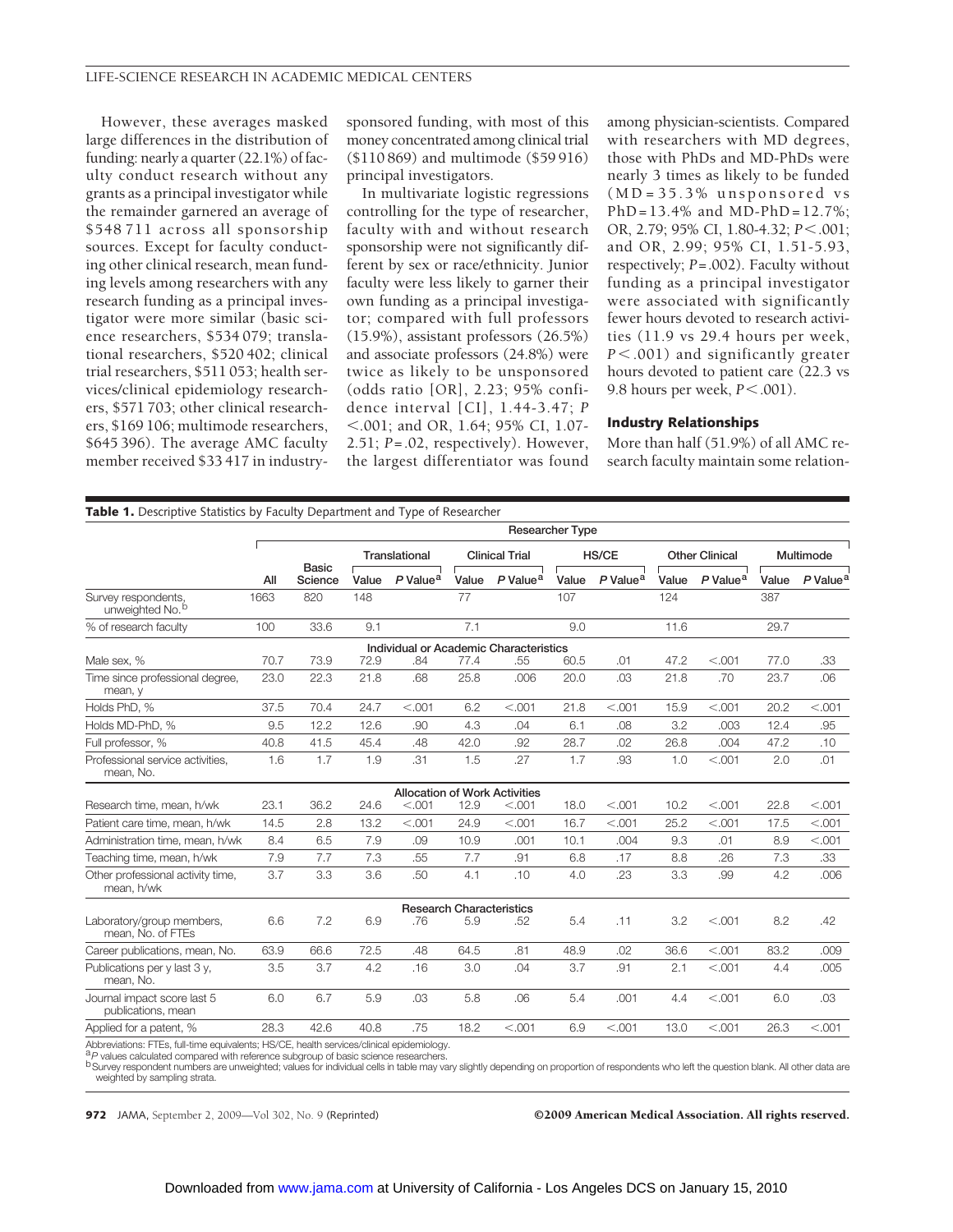ship to industry (**TABLE 3**), with roles ranging from a start-up company founder to a scientific advisory board member to an industry consultant. Compared with basic science researchers, translational, clinical trial, and multimode researchers were significantly more likely to report a relationship and to report that these relationships contributed to their most important scientific work ( $P < .05$  for all comparisons).

Of the 28.3% of faculty who shared data, expertise, or materials with industry within the past 3 years, a substantially greater proportion documented positive outcomes than negative outcomes. Translational and multimode researchers were more likely to share with industry and report that this cooperation led to new lines of research and more sponsored research funding. Interestingly, basic science researchers experienced a greater ratio of negative consequences to positive outcomes compared with their peers (Table 3).

## **COMMENT**

Taken in their entirety, these data create a composite view of the current landscape of the AMC research enterprise. The results document the prevalence of several types of clinical research as well as demonstrate that the characteristics and stresses of clinical researchers often differ by the type of research they conduct. As a byproduct, these data also provide national benchmarks for funding and productivity that could be considered for academic promotion. Several specific implications are warranted.

First, contrary to popular belief,  $22$  the "valley of death" for translational research actually appeared to be quite fertile within AMCs. At the time of this survey in 2007, 22 of 50 institutions were participating members of the Clinical and Translational Science Awards (CTSA) consortium; another 12 joined in 2008.<sup>23</sup> In general, translational researchers were well funded and scientifically productive. Data regard-

ing their academic status and funding by rank did not suggest they were subject to widespread disadvantages for their research or career trajectories.<sup>24</sup> Translational researchers' patenting behavior and relationships with industry underscored the critical role they serve in developing basic research findings into useful advances for patient care.

Second, multimode investigators represented an understudied population. These investigators, who conducted research across the spectrum of research activities, reported both substantial scientific and commercializing characteristics. Because of their age and rank, these researchers likely represented the mature product of a successful scientific research career, managing laboratories that were larger, more productive, and better funded to investigate both the scientific and clinical implications of a research stream. In this current scientific climate where research is too often described in terms of either

| Table 2. Annual Research Funding by Type of Researcher |                        |                      |                |                       |           |                   |                |  |  |
|--------------------------------------------------------|------------------------|----------------------|----------------|-----------------------|-----------|-------------------|----------------|--|--|
|                                                        | <b>Researcher Type</b> |                      |                |                       |           |                   |                |  |  |
|                                                        | All                    | <b>Basic Science</b> | Translational  | <b>Clinical Trial</b> | HS/CE     | Other<br>Clinical | Multimode      |  |  |
| Survey respondents,<br>unweighted No. <sup>a</sup>     | 1663                   | 820                  | 148            | 77                    | 107       | 124               | 387            |  |  |
| Total funding, all sources<br>Mean, \$                 | 410755                 | 472541               | 403293         | 409072                | 303002    | 73375             | 539455         |  |  |
| $P$ value $b$                                          |                        |                      | .33            | .61                   | .04       | < .001            | .54            |  |  |
| Median, \$                                             | 190000                 | 255000               | 250000         | 75000                 | 10000     | 0                 | 186000         |  |  |
| Interquartile range, \$                                | 10000-465000           | 125 000-500 000      | 40 000-600 000 | 10000-300000          | 0-300 000 | $0 - 75000$       | 46 000-500 000 |  |  |
| Had no funding, %                                      | 22.1                   | 11.5                 | 22.5           | 20.0                  | 46.8      | 56.6              | 16.4           |  |  |
| $P$ value <sup>b</sup>                                 |                        |                      | .01            | .08                   | < 0.001   | < 0.001           | .08            |  |  |
| Mean funding by rank<br>Full professor, \$             | 690541                 | 761332               | 577974         | 477814                | 622788    | 115094            | 865029         |  |  |
| $P$ value <sup>b</sup>                                 |                        |                      | .46            | .006                  | .009      | < 0.001           | .04            |  |  |
| Associate professor, \$                                | 254801                 | 310701               | 363349         | 355139                | 193772    | 78635             | 275321         |  |  |
| $P$ value <sup>b</sup>                                 |                        |                      | .11            | .19                   | < 0.001   | < 0.001           | .03            |  |  |
| Assistant professor, \$                                | 179931                 | 231 495              | 185316         | 334671                | 158858    | 32658             | 197814         |  |  |
| $P$ value <sup>b</sup>                                 |                        |                      | .06            | .55                   | .002      | < .001            | .95            |  |  |
| Industry funding<br>Mean, \$                           | 33417                  | 14381                | 29487          | 110869                | 19827     | 5561              | 59916          |  |  |
| $P$ value <sup>b</sup>                                 |                        |                      | < .001         | < 0.001               | .25       | .005              | < 0.001        |  |  |
| Had industry funding, %                                | 20.1                   | 8.6                  | 25.6           | 48.2                  | 13.2      | 4.9               | 38.6           |  |  |
| P value <sup>b</sup>                                   |                        |                      | < 0.001        | < 0.001               | .16       | .06               | < 0.001        |  |  |
| $\cdots$                                               | .                      |                      |                |                       |           |                   |                |  |  |

Abbreviation: HS/CE, health services/clinical epidemiology.<br><sup>a</sup>Survey respondent numbers are unweighted; values for individual cells in table may vary slightly depending on proportion of respondents who left the question b weighted by sampling strata.<br> *bP* values calculated compared with reference subgroup of basic science researchers.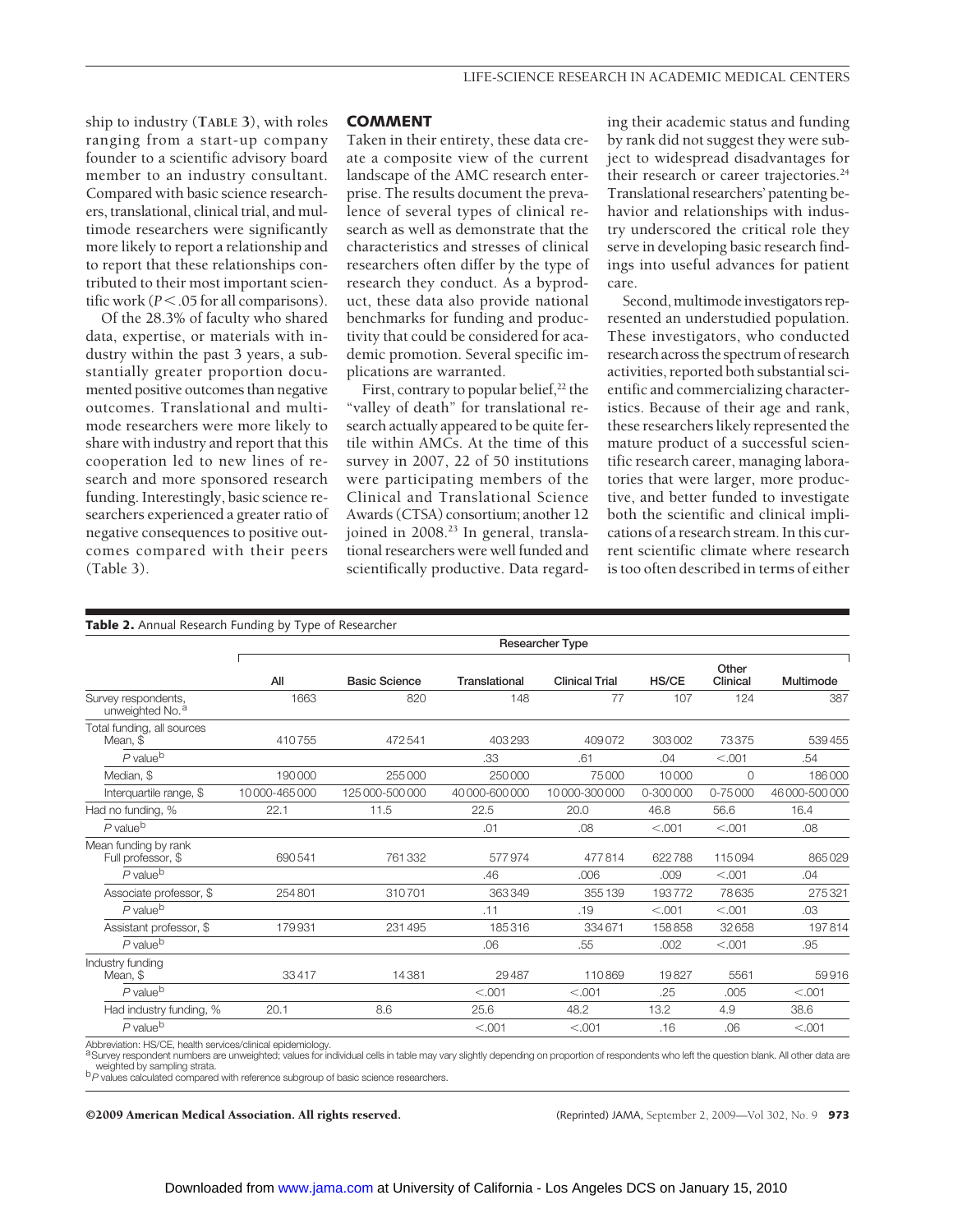basic or applied categories, more study is needed in the operations and outcomes of the multidisciplinary principal investigators and their laboratories. For example, what is the role of "topic experts" who study a biological problem through all the aspects of development vs "domain experts" who focus on 1 aspect of development, like some clinical trialists? More research is needed to describe these roles and the interplay between these functions, especially ways to organizationally combine the attributes of both to enhance productivity.

Third, the findings also demonstrate the important role of industrial collaboration in scientific advancement. Academic-industry relationships provide substantial, tangible benefits to both the science and the scientist. Among AMC faculty with the greatest involvement with industry (translational, clinical trial, and multimode researchers), nearly half reported it contributed to their most important scientific work and led to research that would not otherwise have been possible. Even though the relative magnitude of industry funding was one-half to one-tenth of total funding, researchers reported that working with industry opened new lines of research and formed productive collaborations. Current policies and initiatives to restrict academic-industry relationships should balance the advantages to clinical development against the threats to scientific integrity.25-27

Several limitations of this study should be noted. Because the survey population was drawn from the AAMC faculty roster, the sample does not include life-science researchers who are not affiliated with a medical school or teaching hospital, thereby likely

missing a substantial pool of basic science investigators. Consequently, generalizations of these results are not applicable outside the population of life-science faculty within researchintensive AMCs. Further, it included only the subset of faculty who had published a research article in the past 3 years, which may underrepresent new or young researchers and may include many patient-centric physicians who see research as a side pursuit. Like all survey-based analyses, this study likely suffers from the potential biases within the self-reported responses, especially on the amount and nature of industrial and total funding. The specific question regarding funding asked only about grants and contracts as a principal investigator. Consequently, some "unsponsored" researchers may have been supported on other contracts, including faculty with salary support from

|                                                                                                    | <b>Researcher Type</b> |                      |               |                       |       |                   |           |  |  |
|----------------------------------------------------------------------------------------------------|------------------------|----------------------|---------------|-----------------------|-------|-------------------|-----------|--|--|
|                                                                                                    | All                    | <b>Basic Science</b> | Translational | <b>Clinical Trial</b> | HS/CE | Other<br>Clinical | Multimode |  |  |
| Survey respondents, unweighted No. <sup>a</sup>                                                    | 1663                   | 820                  | 148           | 77                    | 107   | 124               | 387       |  |  |
| Any relationship with industry, % <sup>b</sup>                                                     | 51.9                   | 41.9                 | 61.3          | 67.3                  | 40.4  | 35.4              | 70.9      |  |  |
| $P$ value <sup>c</sup>                                                                             |                        |                      | < .001        | < 0.001               | .79   | .21               | < .001    |  |  |
| Relationship contributed to most<br>important scientific work, % <sup>d</sup>                      | 40.7                   | 32.5                 | 54.9          | 59.1                  | 35.6  | 24.2              | 42.1      |  |  |
| $P$ value <sup>c</sup>                                                                             |                        |                      | .002          | .001                  | .72   | .34               | .04       |  |  |
| Shared information, data, expertise, or materials<br>with industry scientists in the last $3y$ , % | 28.3                   | 28.8                 | 42.5          | 33.0                  | 15.0  | 13.3              | 39.0      |  |  |
| $P$ value <sup>c</sup>                                                                             |                        |                      | .007          | .48                   | .004  | .001              | .002      |  |  |
| Sharing opened a new line of research, %                                                           | 38.6                   | 26.9                 | 47.3          | 42.4                  | 27.5  | 3.9               | 49.2      |  |  |
| $P$ value <sup>c</sup>                                                                             |                        |                      | .01           | .14                   | .97   | .04               | < 0.001   |  |  |
| Sharing led to research that would not<br>otherwise have been possible, %                          | 44.1                   | 36.6                 | 46.7          | 39.5                  | 40.8  | 31.0              | 53.7      |  |  |
| $P$ value <sup>c</sup>                                                                             |                        |                      | .23           | .80                   | .73   | .68               | .005      |  |  |
| Formed collaborations leading<br>to publications, %                                                | 45.2                   | 33.5                 | 52.5          | 44.8                  | 50.0  | 15.5              | 55.0      |  |  |
| $P$ value <sup>c</sup>                                                                             |                        |                      | .02           | .23                   | .18   | .15               | < 0.001   |  |  |
| Formed collaborations leading<br>to sponsored research, %                                          | 39.0                   | 23.5                 | 47.3          | 52.9                  | 50.0  | 23.2              | 47.1      |  |  |
| $P$ value <sup>c</sup>                                                                             |                        |                      | .003          | .006                  | .02   | .99               | < .001    |  |  |
| Experienced a negative outcome, % <sup>e</sup>                                                     | 15.6                   | 15.4                 | 10.9          | 13.2                  | 0.0   | 3.9               | 20.6      |  |  |
| $P$ value <sup><math>C</math></sup>                                                                |                        |                      | .42           | .79                   | .15   | .25               | .05       |  |  |

Abbreviation: HS/CE, health services/clinical epidemiology.<br><sup>a</sup>Survey respondent numbers are unweighted; values for individual cells in table may vary slightly depending on proportion of respondents who left the question b

weighted by sampling strata.<br>BRelationships included corporate founder, member of the board of directors, member of scientific advisory board, officer/executive, employee, consultant, paid speaker, recipient of<br>funding for

 ${}^C P$  values calculated compared with reference subgroup of basic science researchers.<br><sup>d</sup> Respondents answering "to some extent" or "to a great extent."

e Negative outcomes included had your ideas appropriated without fair compensation; "scooped" by another scientist; compromised the ability of a graduate student, postdoctoral fellow, or junior faculty member to publish; o

**974** JAMA, September 2, 2009—Vol 302, No. 9 (Reprinted) **C2009 American Medical Association. All rights reserved.**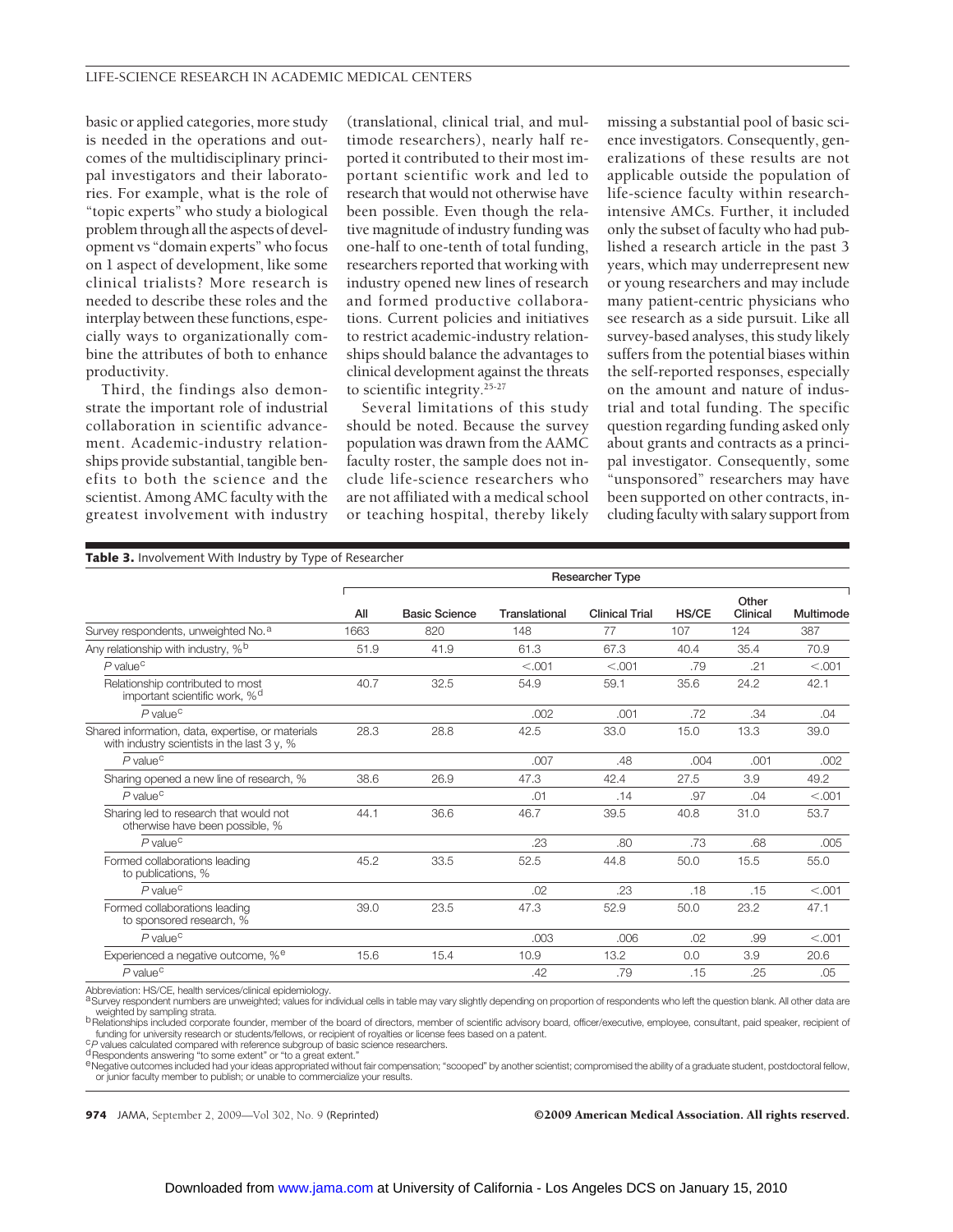the Veterans Administration. Faculty members who did not respond to the survey may differ systematically from those who did, although no significant differences by known characteristics were detected.

Overall, the findings in this study document many of the stresses in the research arena, especially for the clinician-researcher.<sup>28</sup> While 22% of all faculty are unsponsored as principal investigators, MDs made up almost threefourths  $(72.8\%)$  of this group.<sup>29,30</sup> Unsponsored physicians spent on average 7.3 hours per week on research. This finding likely underscores research publications being the coin of the realm in faculty promotion and tenure decisions. However, it may also reflect the stolen hours available to researchers after the pressures of generating clinical income and the inability to procure funding are considered. Data from the NIH suggest that MDs who applied for research program grants at the NIH are equally or more successful than PhD and MD-PhDs, although that was not always the case historically.<sup>31</sup> The difference in funding by degree in this study may reflect that MDs are less likely to apply for funding, choosing to cross-subsidize research time from their clinical duties. More research in this field is needed, including how well these faculty are able to leverage a network of funding using the infrastructure of the AMC, the quality of unsponsored research compared with funded projects (as judged by publications and impact), and the career trajectories of faculty who engage in this activity.<sup>32</sup> From a medical school perspective, unsponsored research, like unfunded clinical care, must be supported from other revenues—a potentially difficult proposition in the current economic climate.

Future funding options for clinicianresearchers look bleak. MDs make up 90% of all clinical trial investigators within AMCs, nearly half of whom (48.2%) are dependent on biopharmaceutical and medical device sponsors. But according to Glickman and colleagues,<sup>33</sup> the clinical trial industry is

rapidly moving overseas, leaving this once stable funding source for AMCs in jeopardy. Clearly additional research must examine the potential implications of this trend for clinical investigators in academic settings as well as for the quality and quantity of clinical research conducted in nonacademic settings.

This study cannot determine whether the results represent the right balance of research, but the results provide benchmark data and raise questions for future research. Is a large and wellfunded basic-science workforce necessary in early stage exploratory research to discover and develop new biomedical findings? As the natural funnel of successful projects narrows, are fewer resources needed in hypothesisconfirming clinical studies? What is to be made of the second and third translational blocks that seek to implement clinical studies into medical practice and ensure evidence-based, highquality care is delivered reliably?<sup>34</sup> What role should funding play in documenting which clinical interventions are most effective in everyday use?

The data in this study show that half of all faculty conduct basic science research as part of their portfolio. When generalized, faculty who exclusively conduct basic science research (33.6%) garnered more than \$4.7 billion in total research funding across the top 50−funded AMCs. In comparison, \$802 000 was collected by health services researchers and only \$250 000 went toward "other clinical research," where studies center on patient outcomes and patient care (eg, nutrition, phase IV, psychology/behavioral, or quality improvement/safety studies). Although these sectors require less use of expensive equipment than basic science fields, these 2 groups each represent more faculty members than clinical trialists, yet half are unsponsored. To the extent that this research is being cross-subsidized from other internal funds, these investigations may be a net drain on resources within the AMC.

National policies can have a substantial effect on the nature of research performed in this country. For example, the strong state of translational medicine documented in this study is likely a reflection of the emphasis placed on this type of research by the NIH recently through its CTSA and Roadmap initiatives. In this vein, the massive investment in clinical effectiveness research put forward by the American Recovery and Reinvestment Act of 2009 may signal a change in emphasis and a potential new direction of AMC research. Compared with previous eras, research priorities probably will now stress efficiency in addition to innovation.

**Author Contributions:** Dr Zinner had full access to all of the data in the study and takes responsibility for the integrity of the data and the accuracy of the data analysis. *Study concept and design:* Zinner, Campbell. *Acquisition of data:* Zinner, Campbell.

*Analysis and interpretation of data:* Zinner. *Drafting of the manuscript:* Zinner, Campbell. *Critical revision of the manuscript for important intellectual content:* Zinner, Campbell.

*Statistical analysis:* Zinner.

*Obtained funding:* Campbell.

*Administrative, technical, or material support:* Zinner, Campbell.

*Study supervision:* Campbell.

**Financial Disclosures:** Dr Zinner reported being partially supported by Brandeis University's Health Industry Forum, an independent policy consortium of major health care insurers, delivery systems, and biopharmaceutical and medical device firms. No other disclosures were reported.

**Funding/Support:** This research was supported by grant 1R01GM074915-01 from the National Human Genome Research Institute of the National Institutes of Health (E.G.C.).

**Role of the Sponsor:** The sponsors had no role in the design and conduct of the study; in the collection, analysis, and interpretation of the data; or in the preparation, review, or approval of the manuscript.

**Additional Contributions:** Sandra Feibelmann, MPH, Institute for Health Policy, Massachusetts General Hospital, provided research assistance in assembling the survey sample, for which she was compensated.

#### **REFERENCES**

**1.** Appendix table 5-3: federal and nonfederal R&D expenditures at academic institutions, by field and source of funds: 2006. *Science and Engineering Indicators 2008* (volume 1, NSB 08-01; volume 2, NSB 08-01A). National Science Board. http://nsf.gov /statistics/seind08/append/c5/at05-03.pdf. Accessed August 5, 2009.

**2.** Appendix table 7-18: public assessment of federal government spending, by policy area: 1981–2006. *Science and Engineering Indicators 2008* (volume 1, NSB 08-01; volume 2, NSB 08-01A). National Science Board. http://nsf.gov/statistics/seind08/append /c7/at07-18.pdf. Accessed August 5, 2009.

**3.** Heinig SJ, Krakower JY, Dicker HB, Korn D. Sustaining the engine of US biomedical discovery. *N Engl J Med*. 2007;357(10):1042-1047.

**4.** Zerhouni EA. NIH in the post-doubling era: realities and strategies. *Science*. 2006;314(5802):1088- 1090.